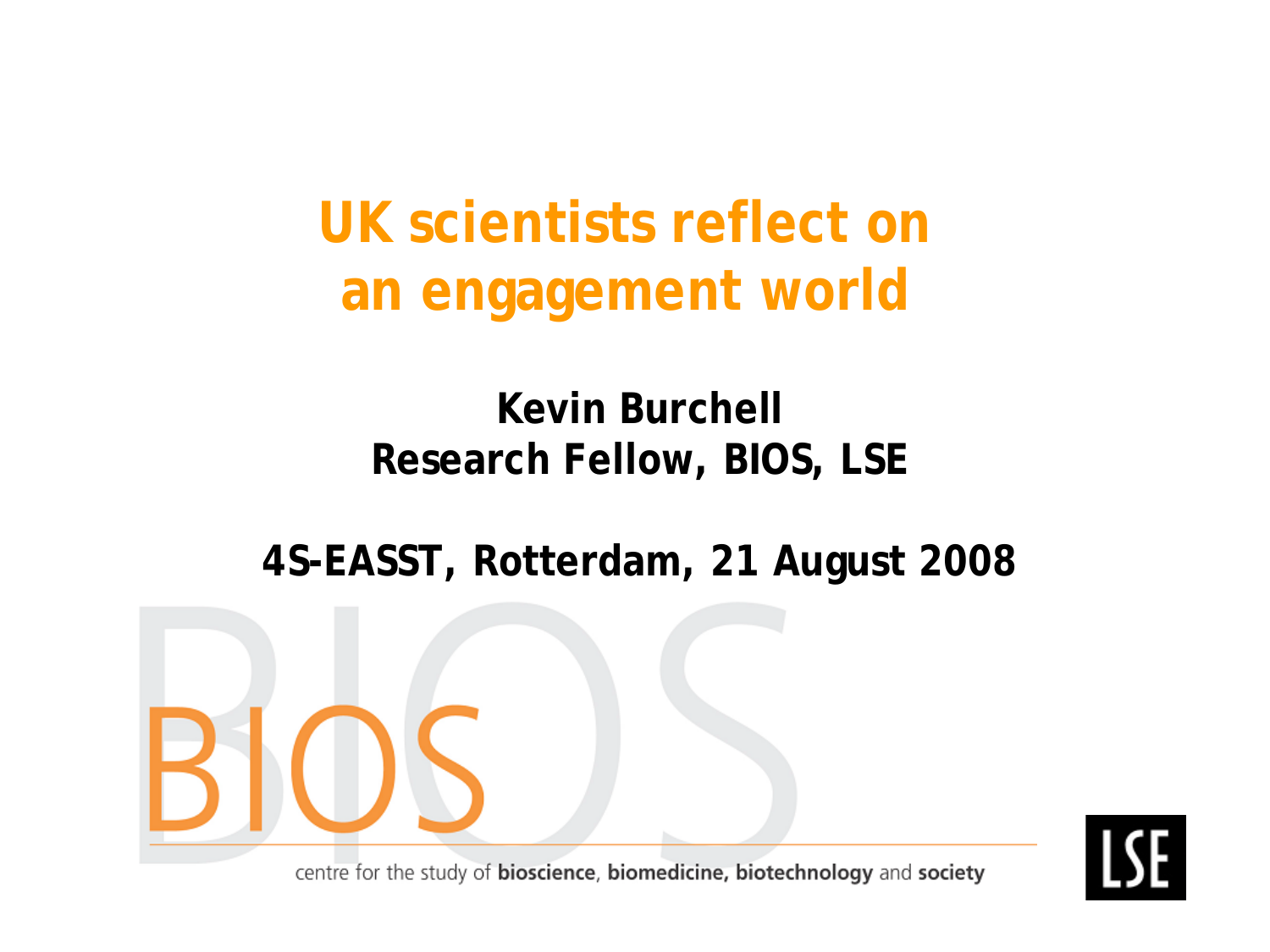#### UK policy background

- Ongoing official concern about the public
	- Mid 1980s onwards: science communication for public support
	- Late 1990s onwards: public engagement and dialogue for public trust
	- Early 2000s: public dialogue for policy input (Sciencewise)
- Ongoing debate about meanings and intents

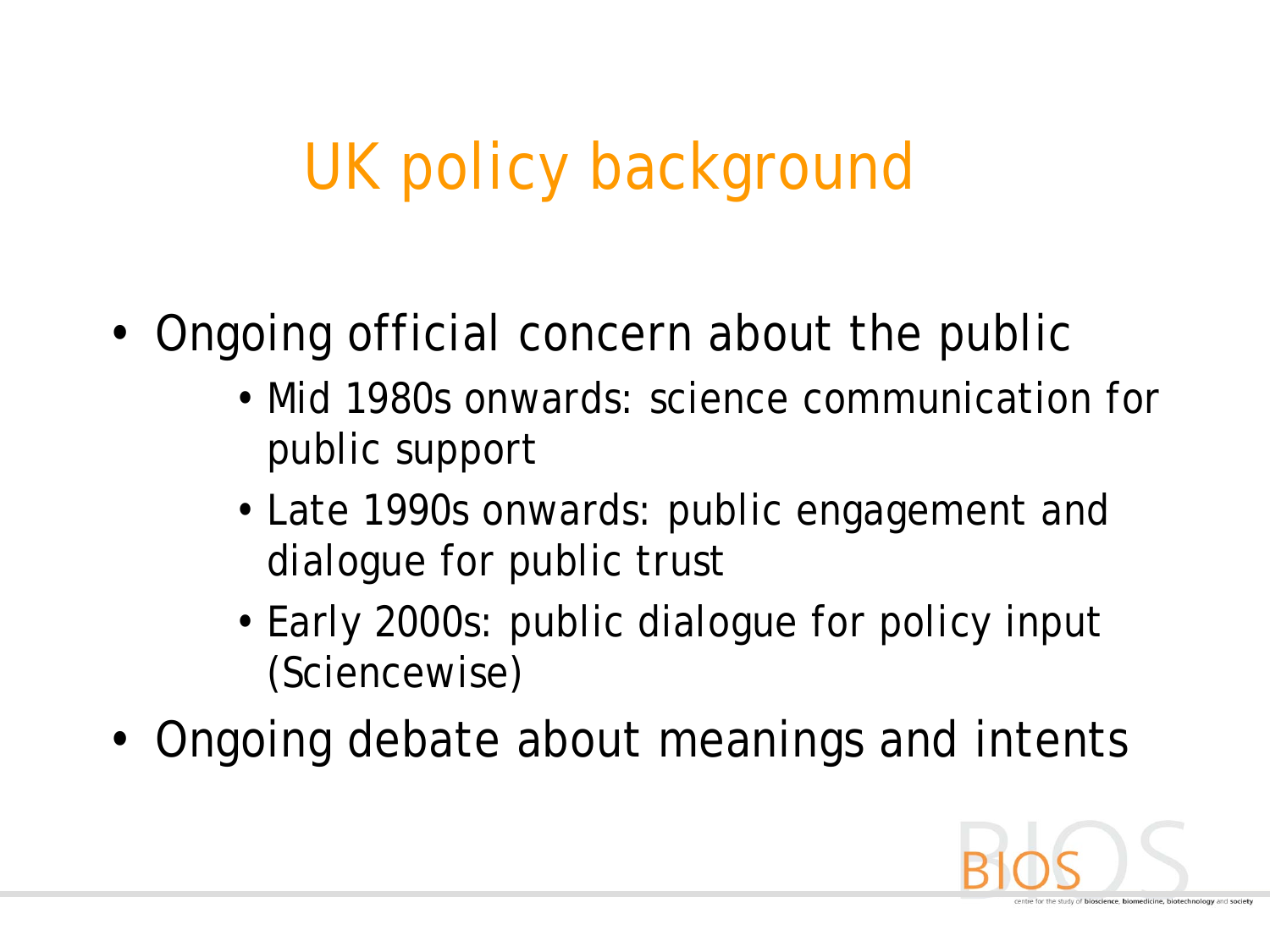### Public engagement incentives for scientists

- Availability of funding
- Requirement in scientific research proposals
- Range of prizes and awards
- The new Research Assessment Exercise? (John Denham 2008)

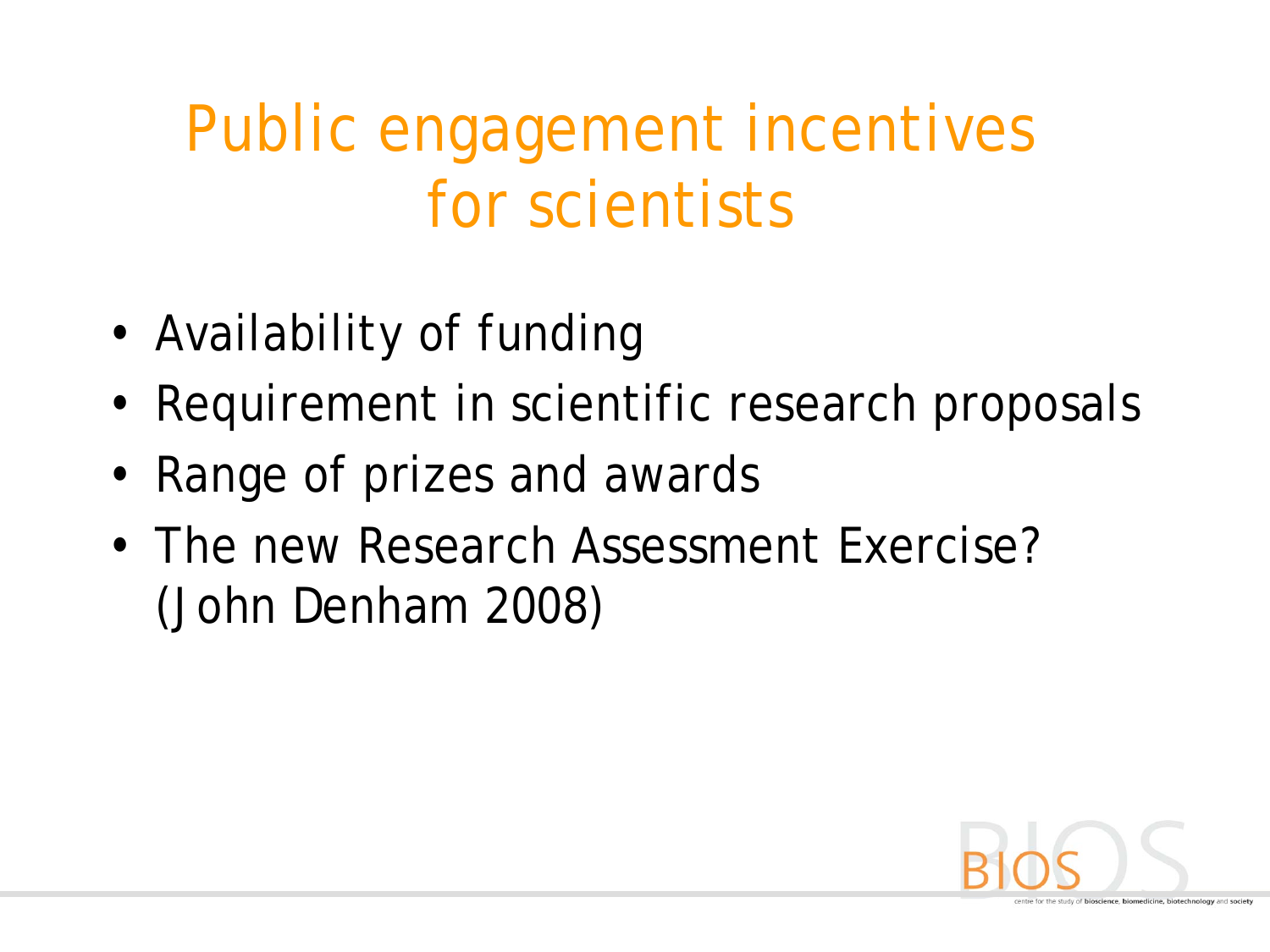#### ScoPE

- Scientists on public engagement: from communication to deliberation?
- Funded by **wellcome**trust
- Sarah Franklin (PI) and Kerry Holden (RA)

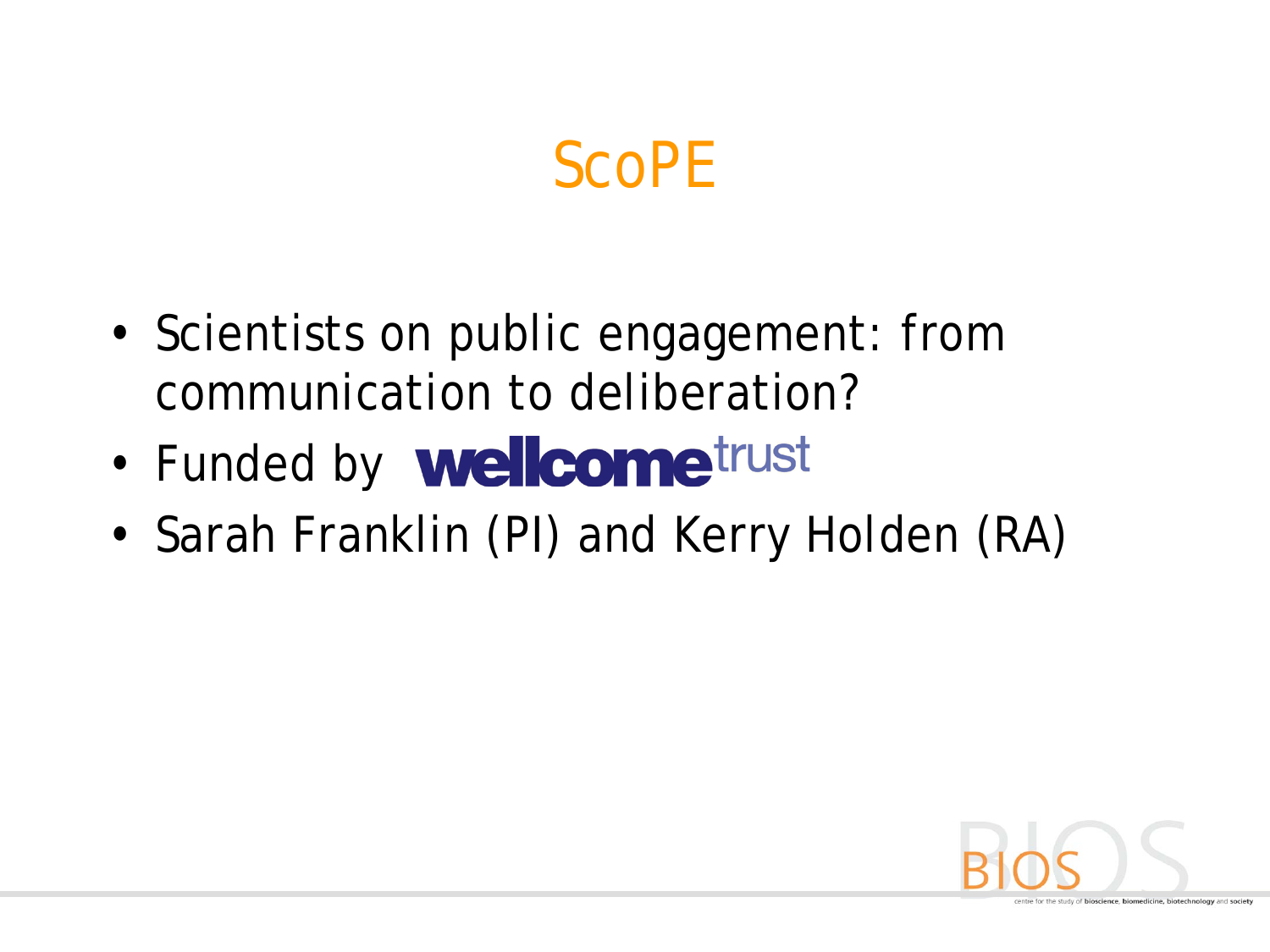#### The study

- Objective: to better understand scientists' perceptions of a range of issues around public engagement
- 30 semi-structured interviews, May 2007 to June 2008
- Life scientists with experience of public engagement, including deliberative forms

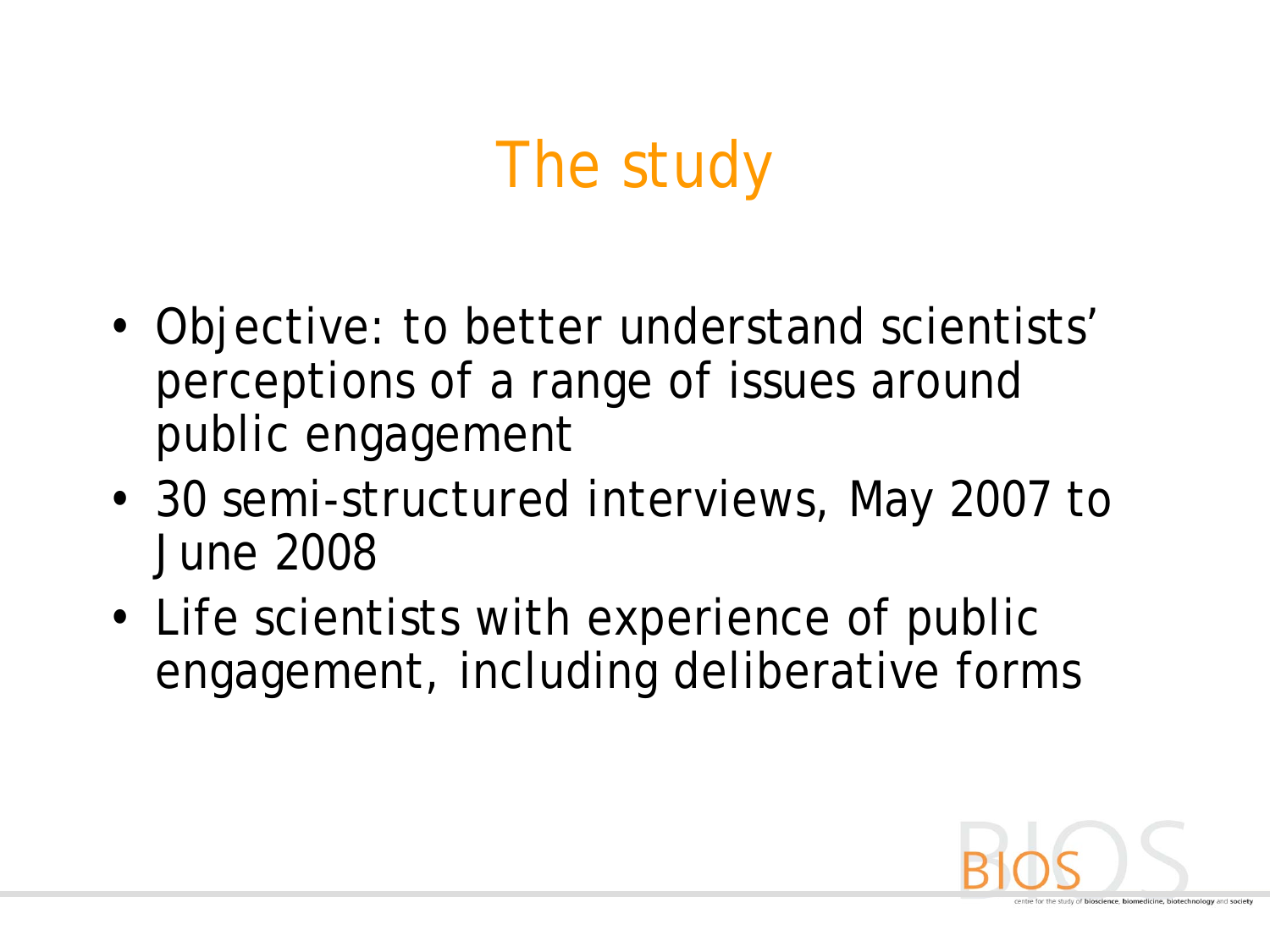#### Three issues

- 1. Relationships between science and society
- 2. The purposes of public engagement
- 3. Public engagement and the professional scientist

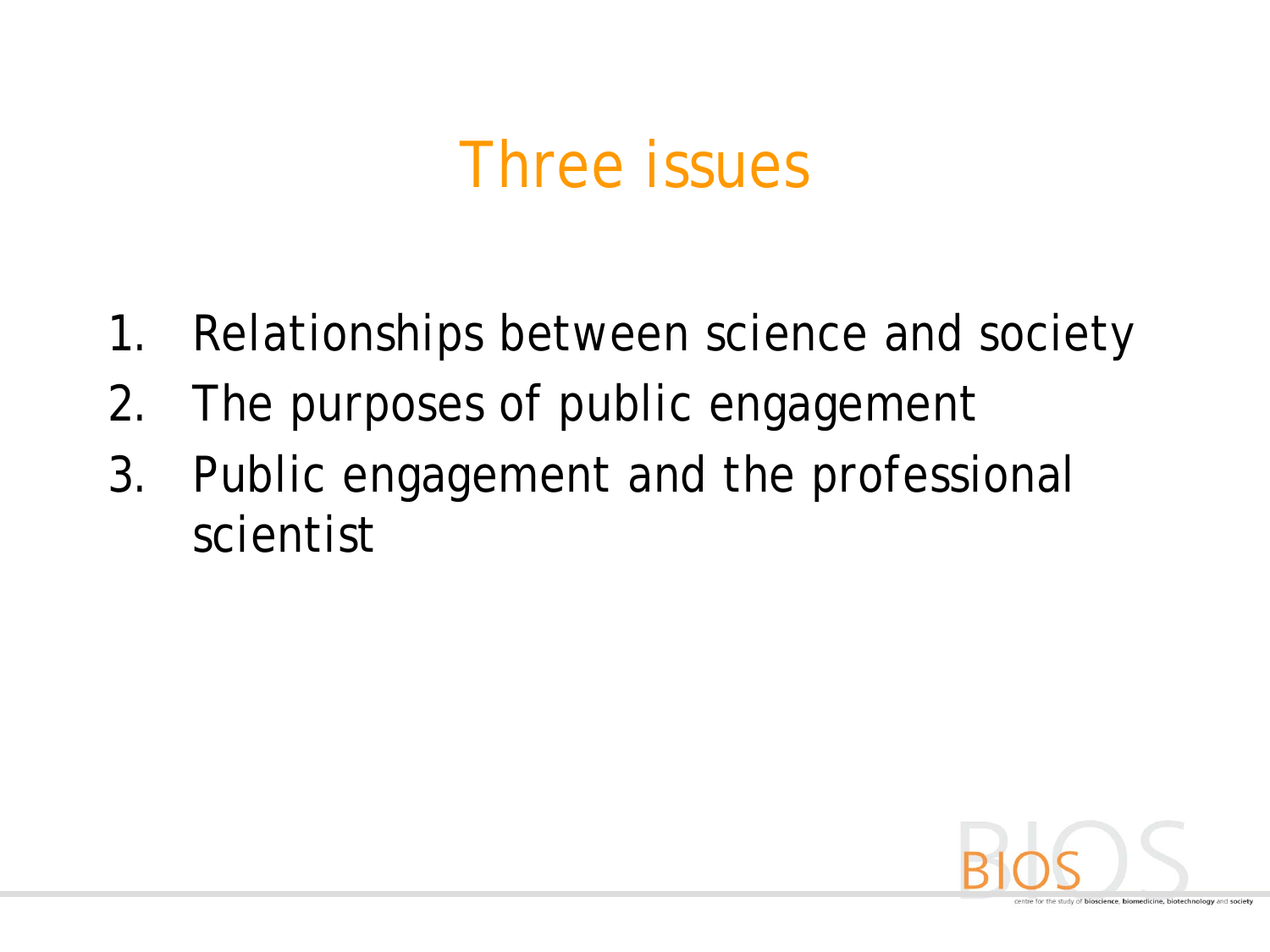### Relationships between science and society

"By and large the public is extremely interested in science, particularly in medical science areas. And the notion that there's a disaffection with science…is largely wrong…. …Well, it's hard to know [why things sometimes go wrong] ... Nuclear energy…I think there's a gap in [public] understanding … Why there's concern about GM is hard to know…it's sort of a feeling that there's something unnatural about it…there was an early event with Monsanto, which shows what you shouldn't do … I think there's various, it's not clear … Animal experimentation…there's just a group of people who…distort the science … why there's all this fuss about nanotechnology just defeats me." (Walter Bodmer)

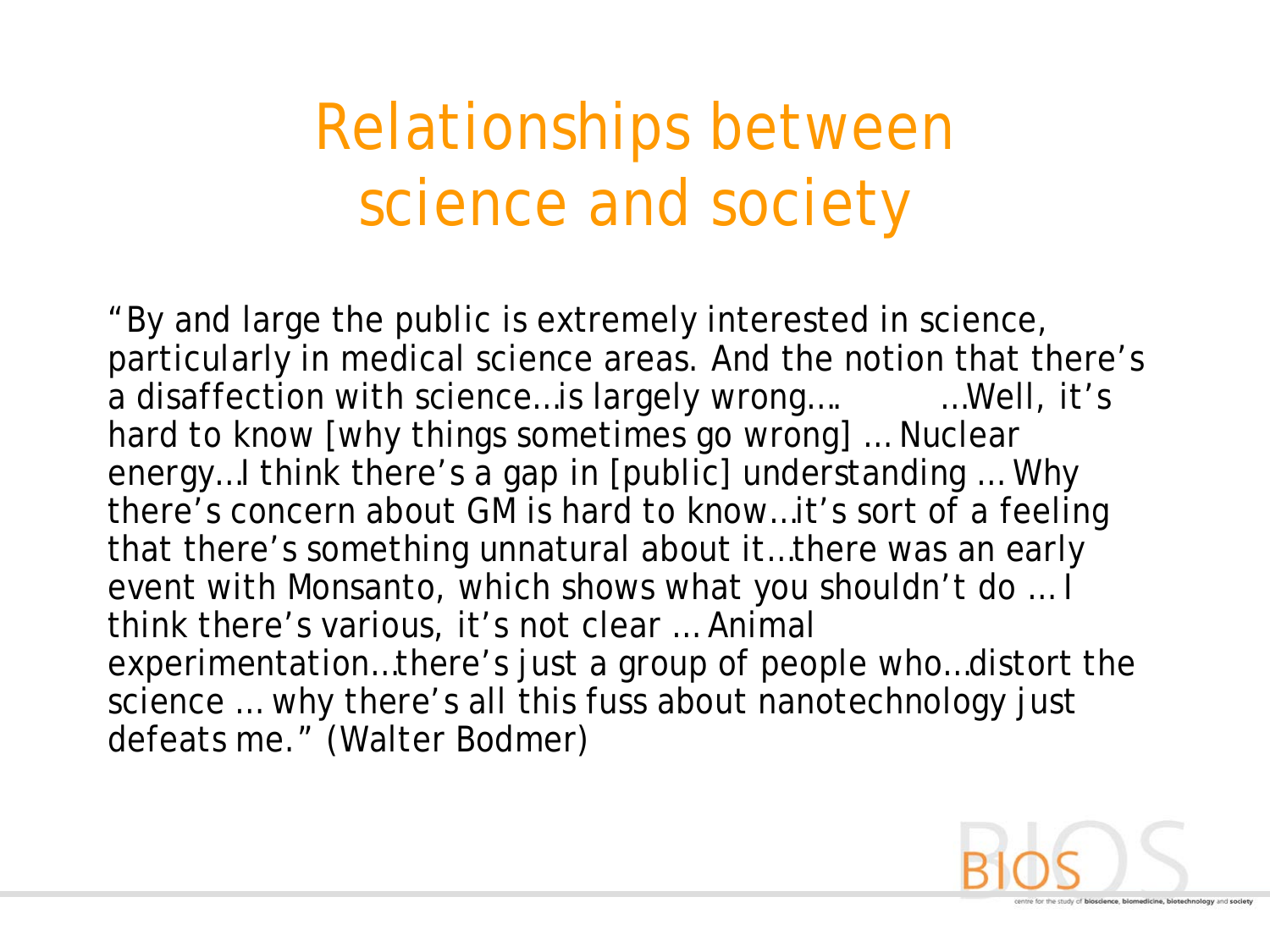## Relationships between science and society

- Complex and nuanced conceptions
- Ideal relationship
	- A general observation and an aspiration
	- Public support and confidence
	- A direct or unmediated relationship: *just the two of us*
- Troubled relationship
	- Occasional (and always a potential) problem
	- Lack of public support and confidence
	- Difficult to explain
	- Caused by one or more 'others': *three's a crowd*

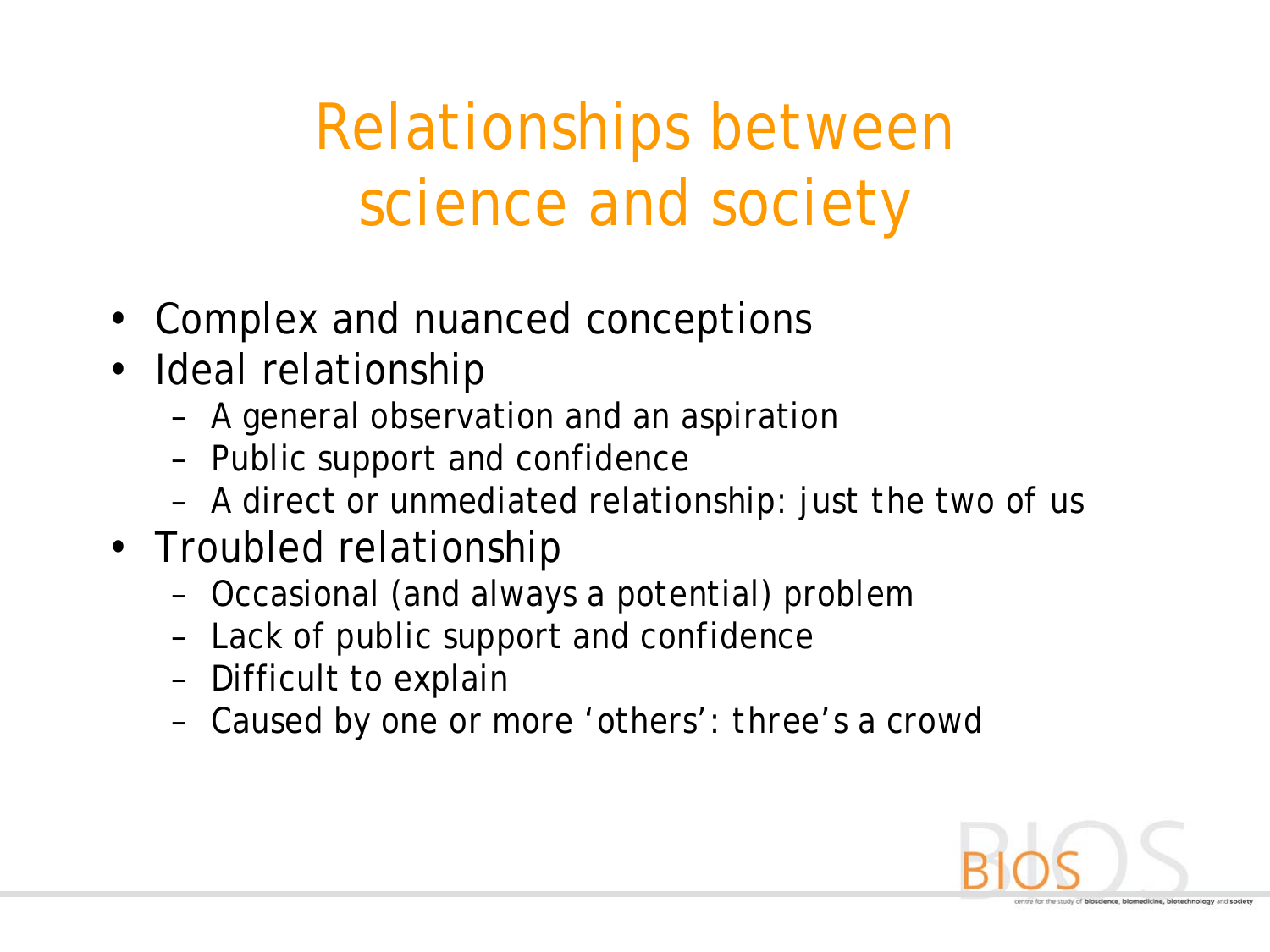# The purposes of public engagement

**Jolanta Opaka-Juffry:** Misconceptions about what science does, what is the value of science to society and to individual people, how scientists operate, are they useful at all, and then the more general level, how the programmes and ideas and trends in research are decided about. …

**J-OJ:** I have a start point which is quite simple. A lot of research in the UK is supported by public funds, unlike in the States, where charity money is forming the bulk. In other words, it's taxpayers' money.

**Julia Polak:** You educate in school because you encourage the youngster how exciting it is to do science.

**Chris Frith:** Because if I don't tell them what I'm doing, somebody else will…and may not get it quite right.

**Stephen Gentleman:** So, I think public engagement is important … for making decisions on how to take the science forward in a societal sort of perspective.

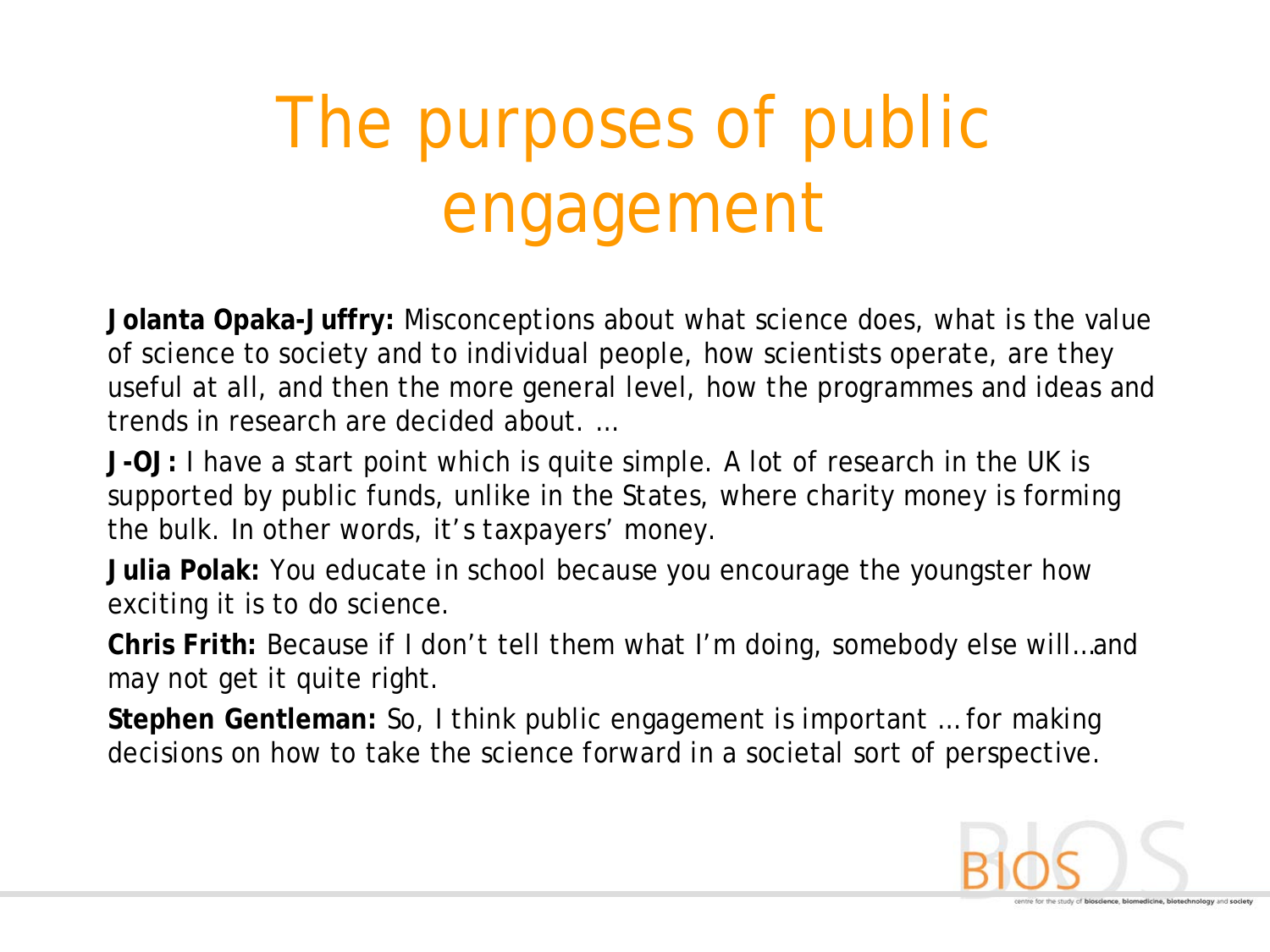# The purposes of public engagement

- Public education/communication
- Identifying education needs
- Correcting misinformation
- To inspire (especially young people)
- To fulfil a duty
- To ensure a socially-contextualised science
- To achieve the ideal relationship: public support and confidence

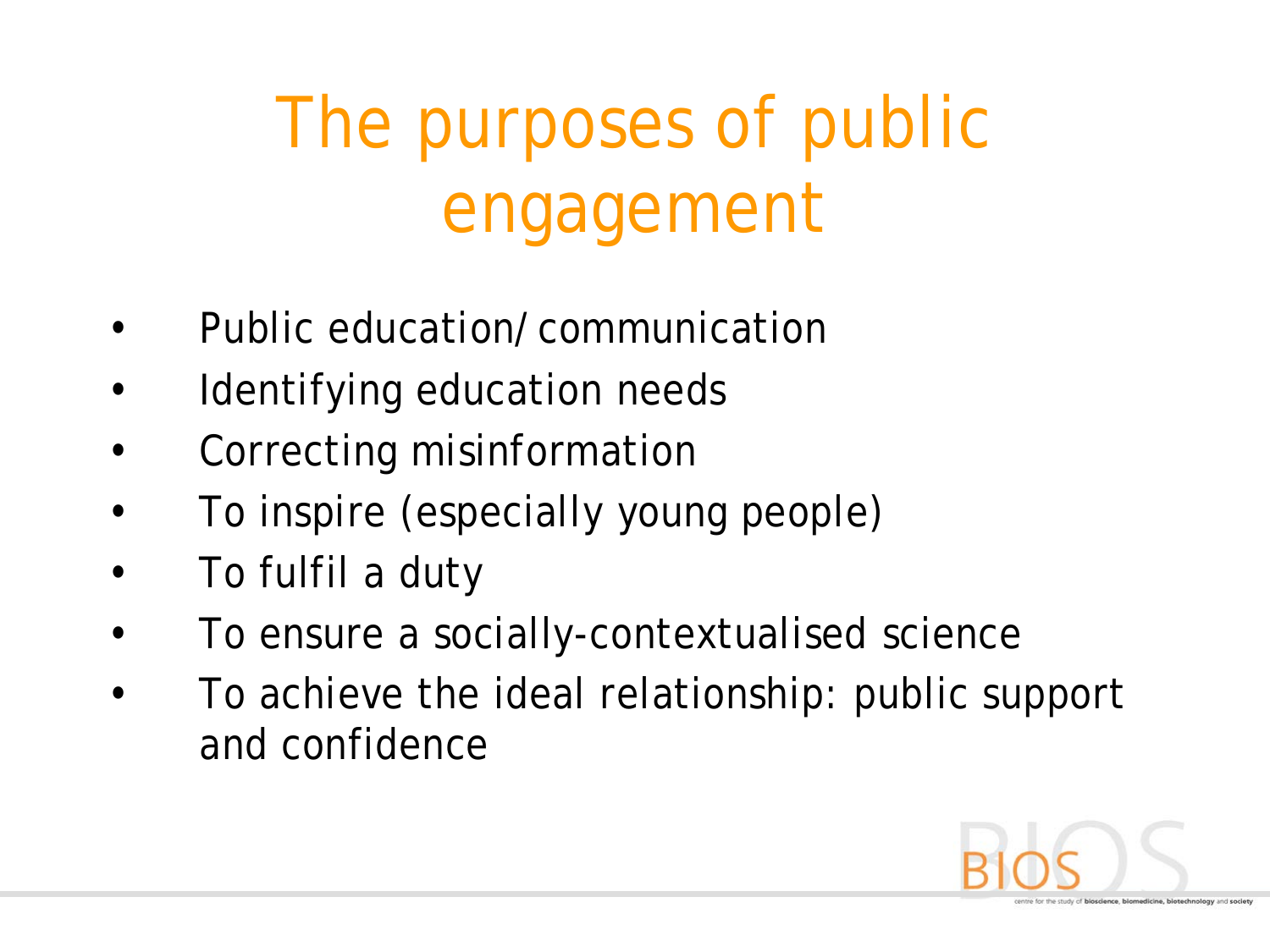## Public engagement and the professional scientist 1

**Austin Smith:** So, this is the problem, it's very easy for people to come up with suggestions [for public engagement], … but they do take time and you only have a limited amount of time. …It takes time, it takes enthusiasm, it takes somebody saying …, we could do a really good exhibition for these school kids, or you could write this article …

**KB:** … Austin, would you say that public engagement is part of your profession, in the same way as being in the lab, writing a proposal?

**AS:** Yeah, it is, … next Tuesday, I'm going to Norwich, so that'll take most of the day, to give a 45 minute lecture to school teachers, and I was sitting and looking at my schedule yesterday thinking, oh God, I could do with this like a hole in the head, but then I thought, well, I chose to do this because that's actually quite a useful thing to do, because I'm talking to a lot of teachers. …

**KB:** Because what strikes me is that the amount of time and the importance of this has perhaps increased in recent years, yet the ways in which public engagement is rewarded in academic science career structures hasn't…..

cience, biomedicine, biotechnology and soci-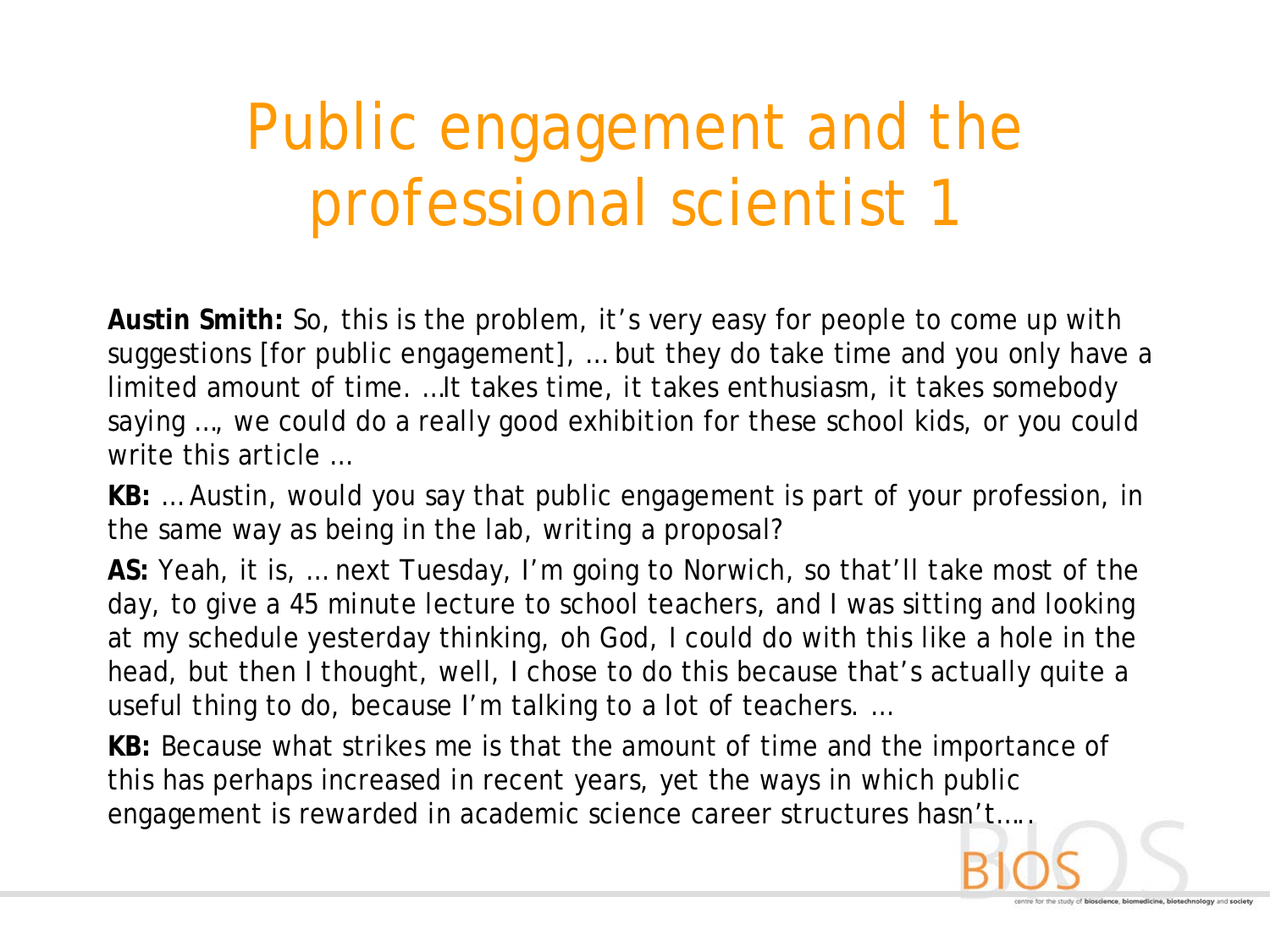## Public engagement and the professional scientist 2

**AS:** Yes, well, I was actually going to make that point … and what you'll find is the funding bodies and the universities will say, oh, that's great, and then when it comes to your next grant application or particularly your promotion application with the university, it's, it's just completely discounted .... But again, part of the problem there, I think, is that public communication, public engagement is kind of soft. There's no hard measures. … whereas you can see what, how somebody's doing in terms of the peer reviewed publications …

**KB:** But John Denham made a speech at the Royal Society of Arts early this year, in which he hinted at the desire to include public engagement in whatever it is that ends up replacing the RAE. … But I just wonder, how would you react to, to that, setting aside the issue of how to measure it, in principle, is that something that would meet with your agreement?

**AS:** Yeah, I think so, you know, I think and I think it probably would generally with the universities, because I think the universities are also realising this is something they have to do to keep the public on side.

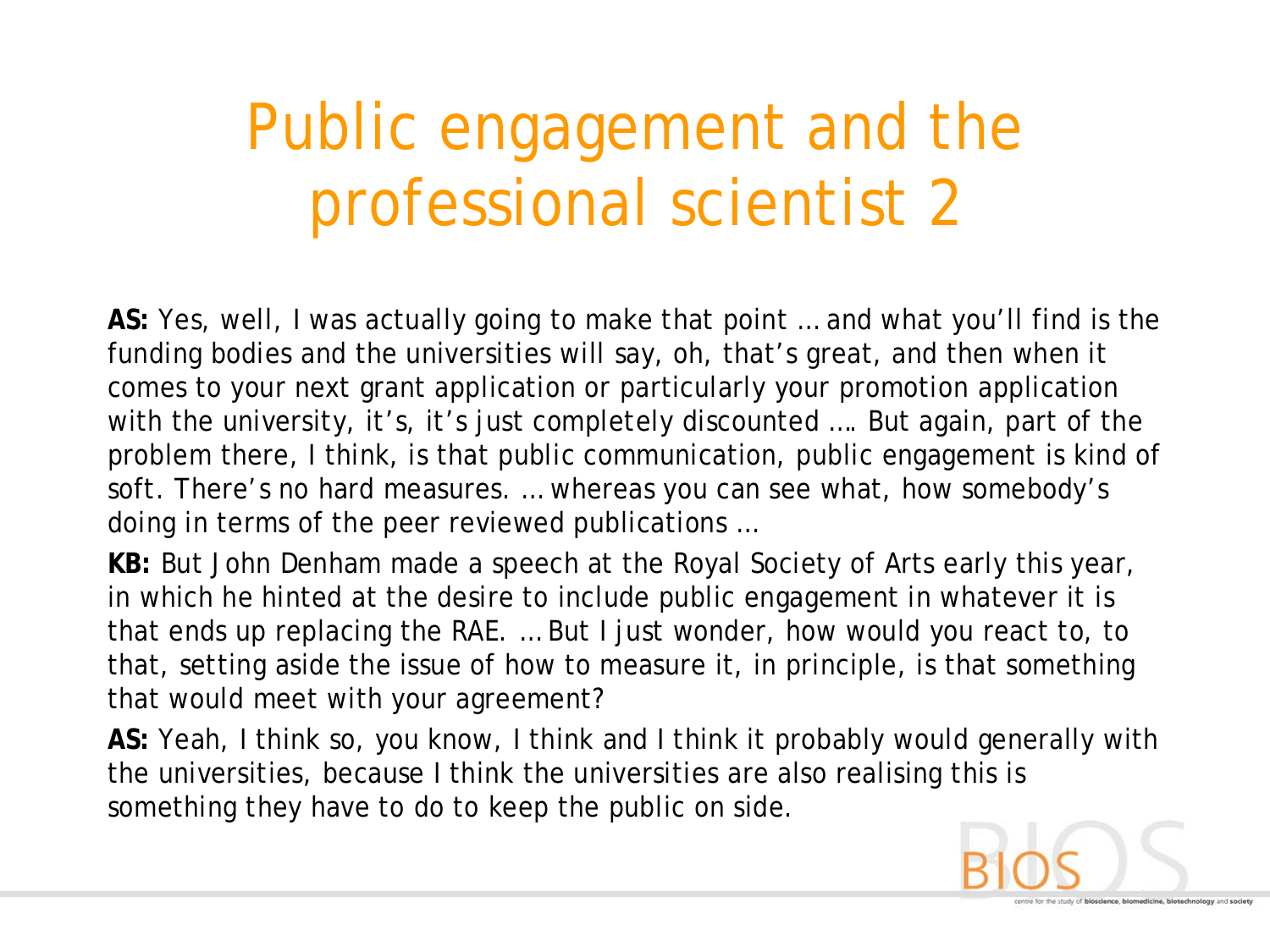Public engagement and the professional scientist

- Public engagement is considered part of the scientific profession
- Public engagement presents challenges
	- Time and energy
	- Perceptions of peers
	- Lack of, and problems of, integration into formal science career/reward structures

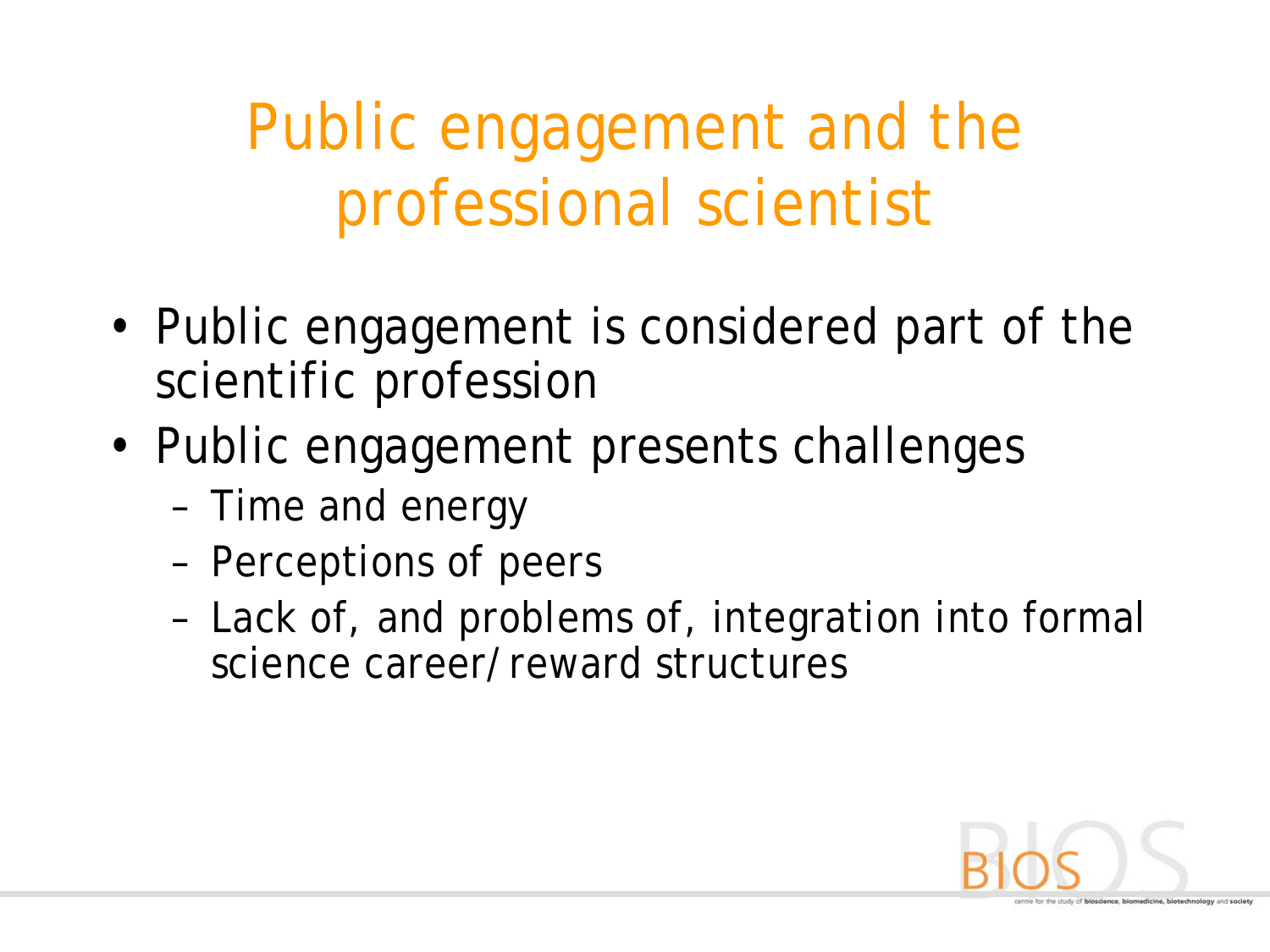### Concluding thoughts

- Public engagement appears to be at a stage of early maturity for scientists
- Scientists are thinking in increasingly sophisticated ways about society and about public engagement
- Public engagement is part of being a scientist
- The emphasis remains on changing the public; science remains largely outside of the frame
- The objective is always a supportive public